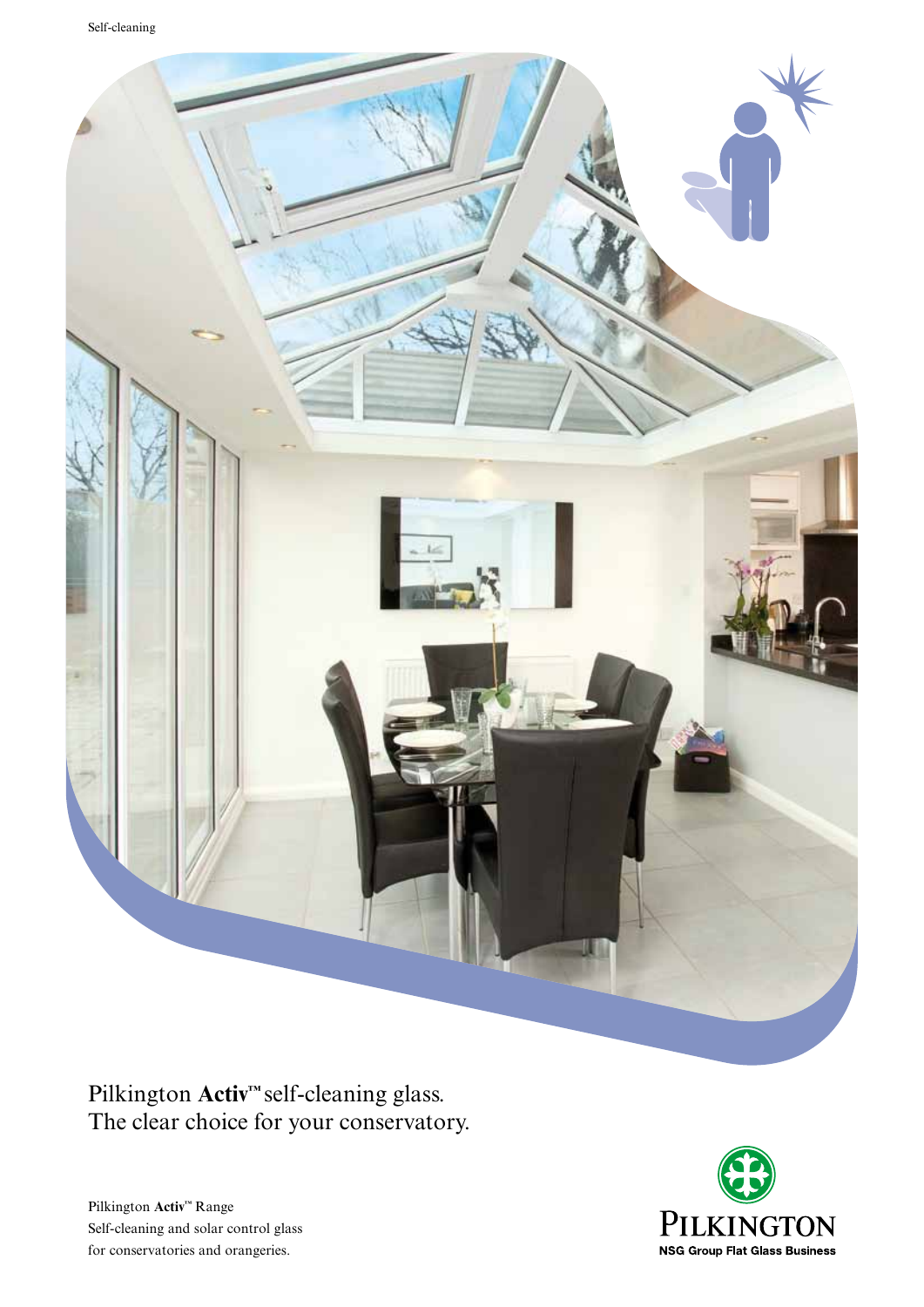#### Conservatories – bringing the outside in.

A conservatory is more than just an extension to your house. It can be somewhere to enjoy the peace and tranquillity of the garden, whatever the weather. A place to entertain in, or an extra space for the children to play in. But whatever the reason for adding a conservatory to your home, it is a significant investment, and choosing the right glass will only add to its value.

#### What is self-cleaning glass?

Pilkington **Activ™** is the world's first selfcleaning glass. It's basically the same as conventional glass, except for a unique dual action coating. It works in two ways: first it uses daylight to break down organic dirt (such as tree sap) and then uses rain to wash the dirt away.

Pilkington **Activ™** also dries faster, leaving the glass clean and with less streaks. Making it the perfect solution for conservatory roofs and windows.

The durable coating never needs reapplying, and will last as long as the glass does.

# Pilkington **Activ™** range comprises:

Pilkington **Activ™** Clear – a clear self-cleaning glass.

Pilkington **Activ™** Blue – an attractive blue tinted glass that combines self-cleaning with solar control.

Pilkington **Activ™** Neutral – a neutral coloured glass that combines self-cleaning with solar control. It's coating has a slightly darker appearance, than Pilkington **Activ™** Clear which helps reduce the transmission of heat from the sun.

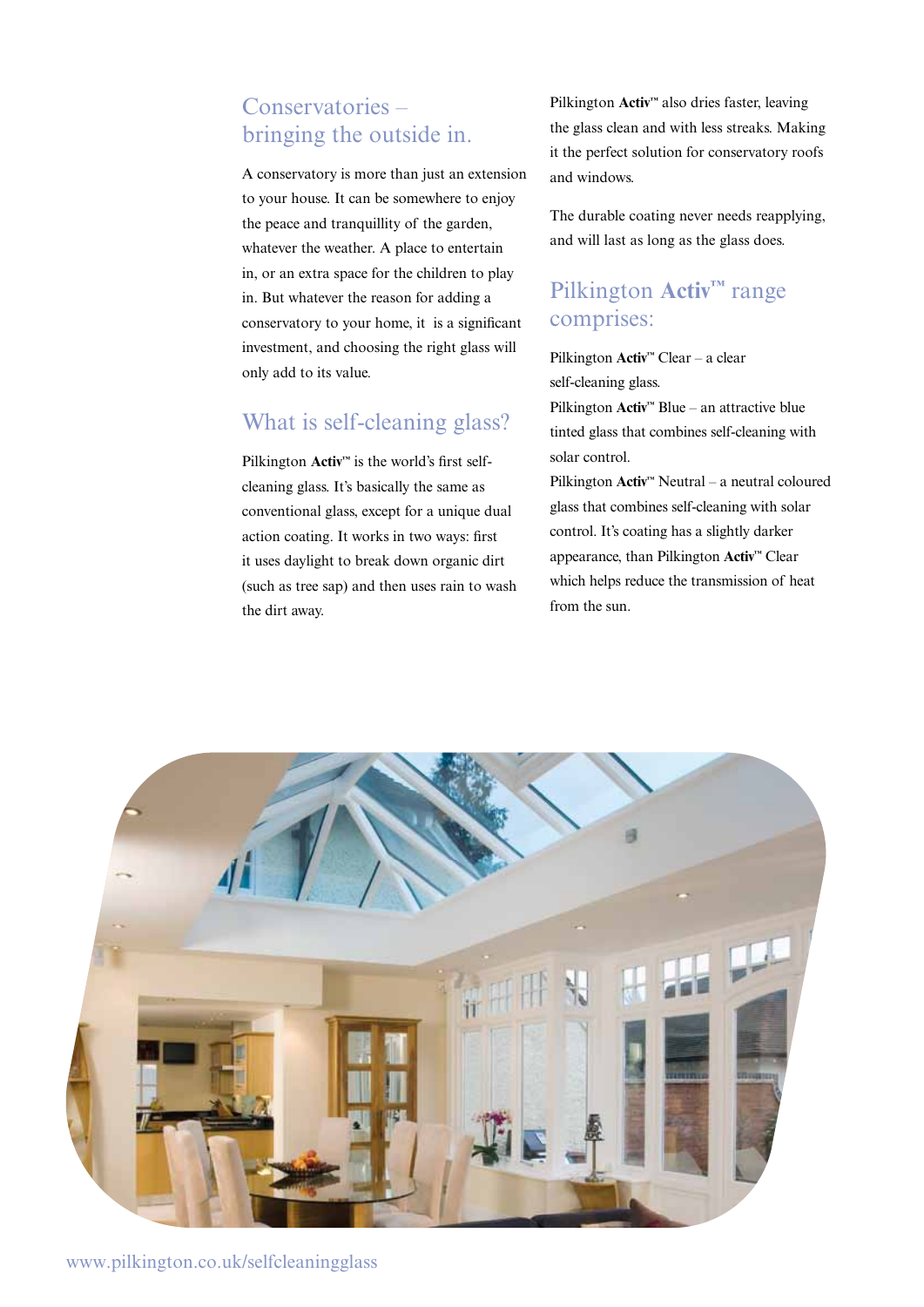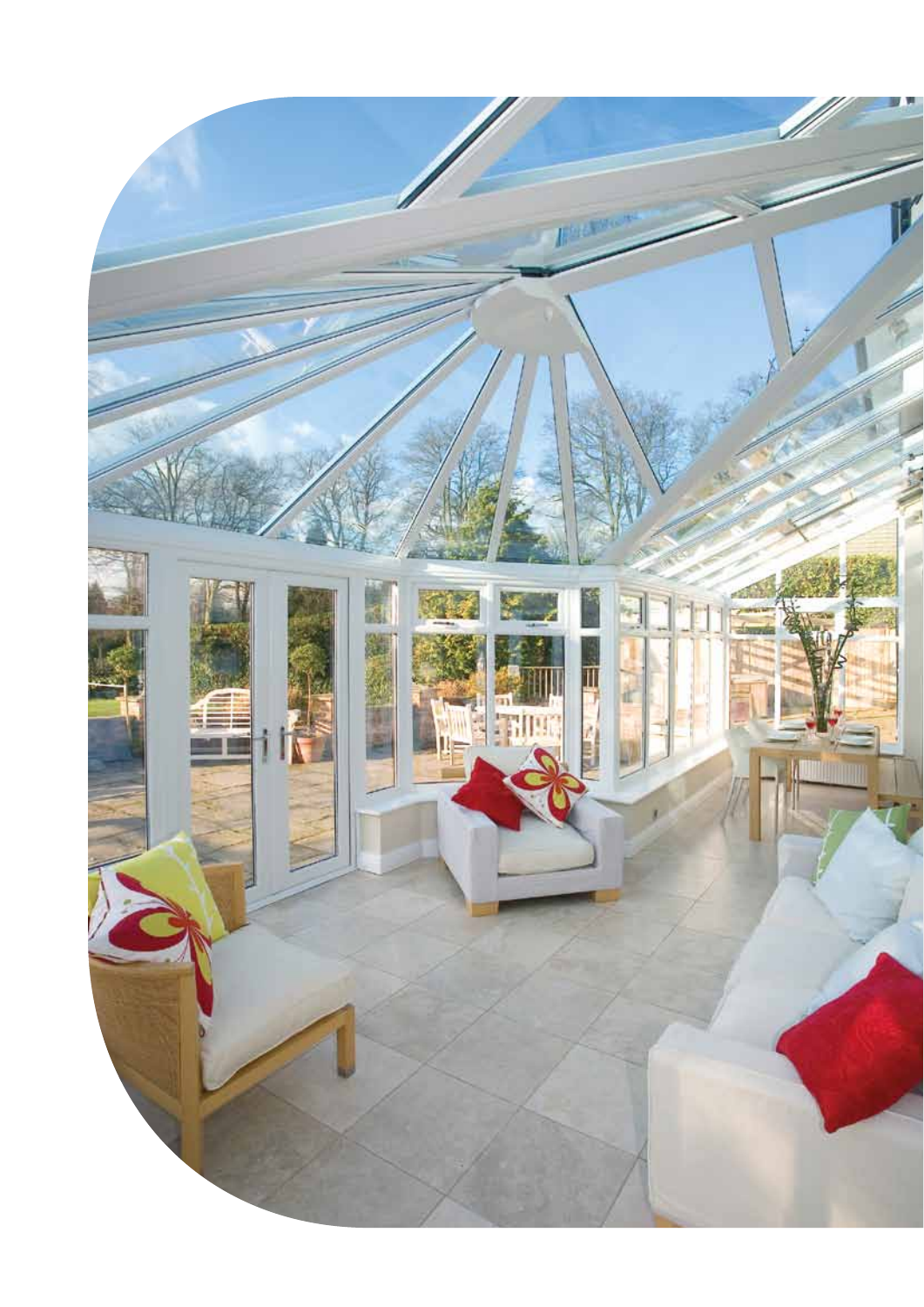#### Where can Pilkington **Activ™** be used?

Pilkington **Activ™** can be used on any exterior application, such as windows, conservatories, façades and glass roofs. It is especially useful for difficult to clean windows and skylights where organic dirt normally collects. Pilkington **Activ™** works best where both sunlight and rain can reach the glass. Although it does not need direct sunlight to work effectively, it does need rain so is not recommended where an overhang shelters the glass.

*Note:* The minimum recommended angle is 10 degrees from horizontal, so that rainwater can flush away loosened deposits.

### Does it work on cloudy days and at night?

Pilkington **Activ™** needs only a small amount of UV radiation to activate the coating – so it works even on overcast days and throughout the night.

#### Will my windows ever need cleaning?

We cannot say that your windows will never need cleaning – that depends on the amount of dirt and the amount of rain the glass in your windows receive. However we can say that Pilkington **Activ™** reduces the amount of maintenance required. If cleaning is necessary – such as during long dry spells or if your windows are heavily soiled – it is much easier than cleaning conventional glass, either by gentle hosing to replicate rainfall or by using a soft cloth and warm soapy water.



www.pilkington.co.uk/selfcleaningglass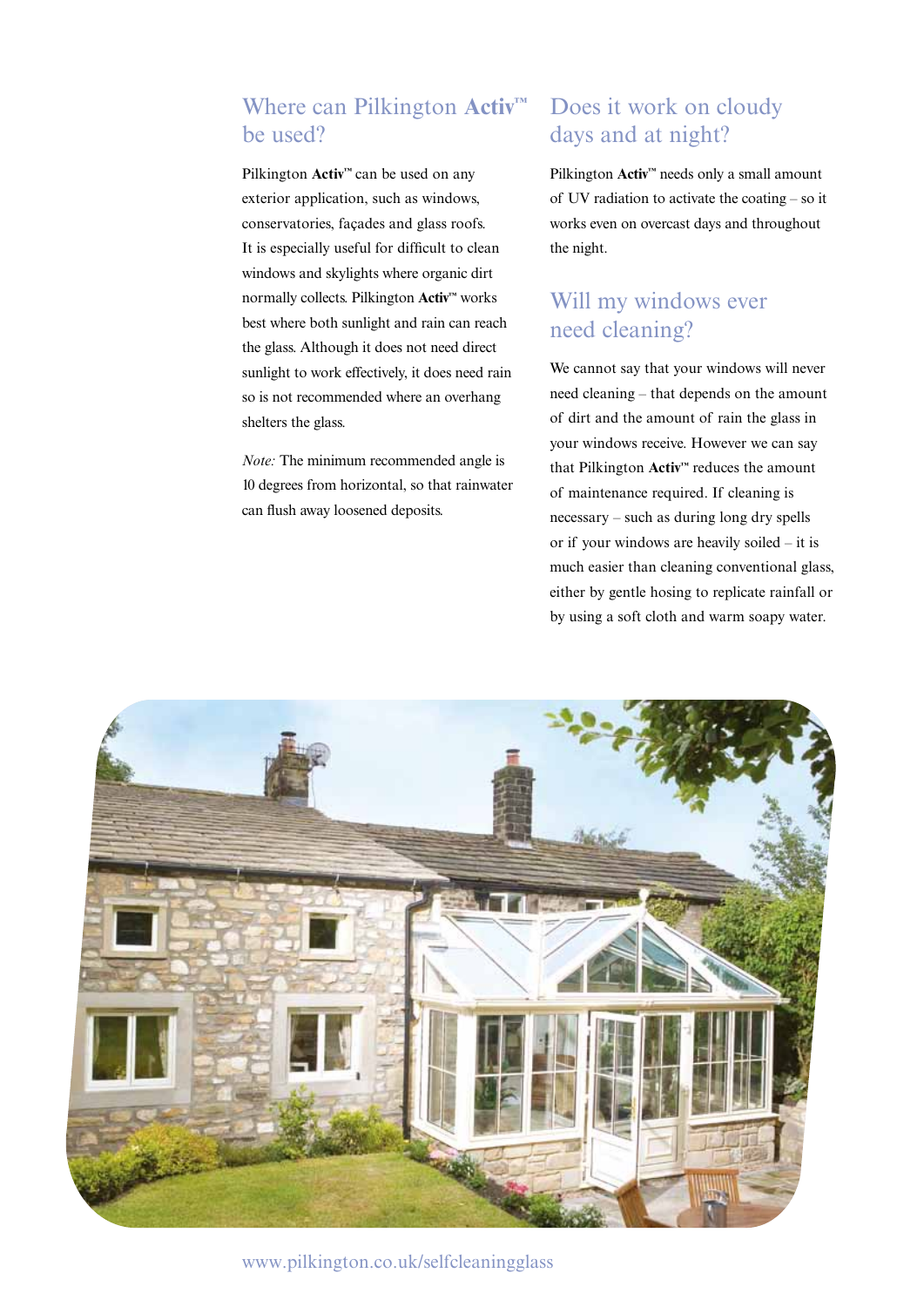#### Solar control – reducing the sun's heat.

Pilkington **Activ™** Blue and Pilkington **Activ™** Neutral combine the revolutionary benefits of a self-cleaning coating with solar control and good light transmission.

In summer months, glass with solar control can help prevent heat 'build up' by significantly reducing the amount of heat allowed to pass into your conservatory.

#### Benefits of Pilkington **Activ™** Blue and Pilkington **Activ™** Neutral.

- Perfect for hard to reach places which are difficult to clean such as conservatory roofs
- Combine solar control and self-cleaning properties
- Help reduce heat build  $up$  when combined with good ventilation
- Self-cleaning properties work on cloudy days and during the night
- Easily cleaned during dry spells by hosing down
- Self-clean coating lasts the lifetime of the glazing
- Aesthetically pleasing
- It allows good light transmittance
- Using any of the Pilkington **Activ™** range of products helps reduce the appearance of external condensation

*Note:* Pilkington **Activ™** can be combined with a vast range of other Pilkington products to help with other performance benefits e.g. security, sound insulation, safety, climate control.



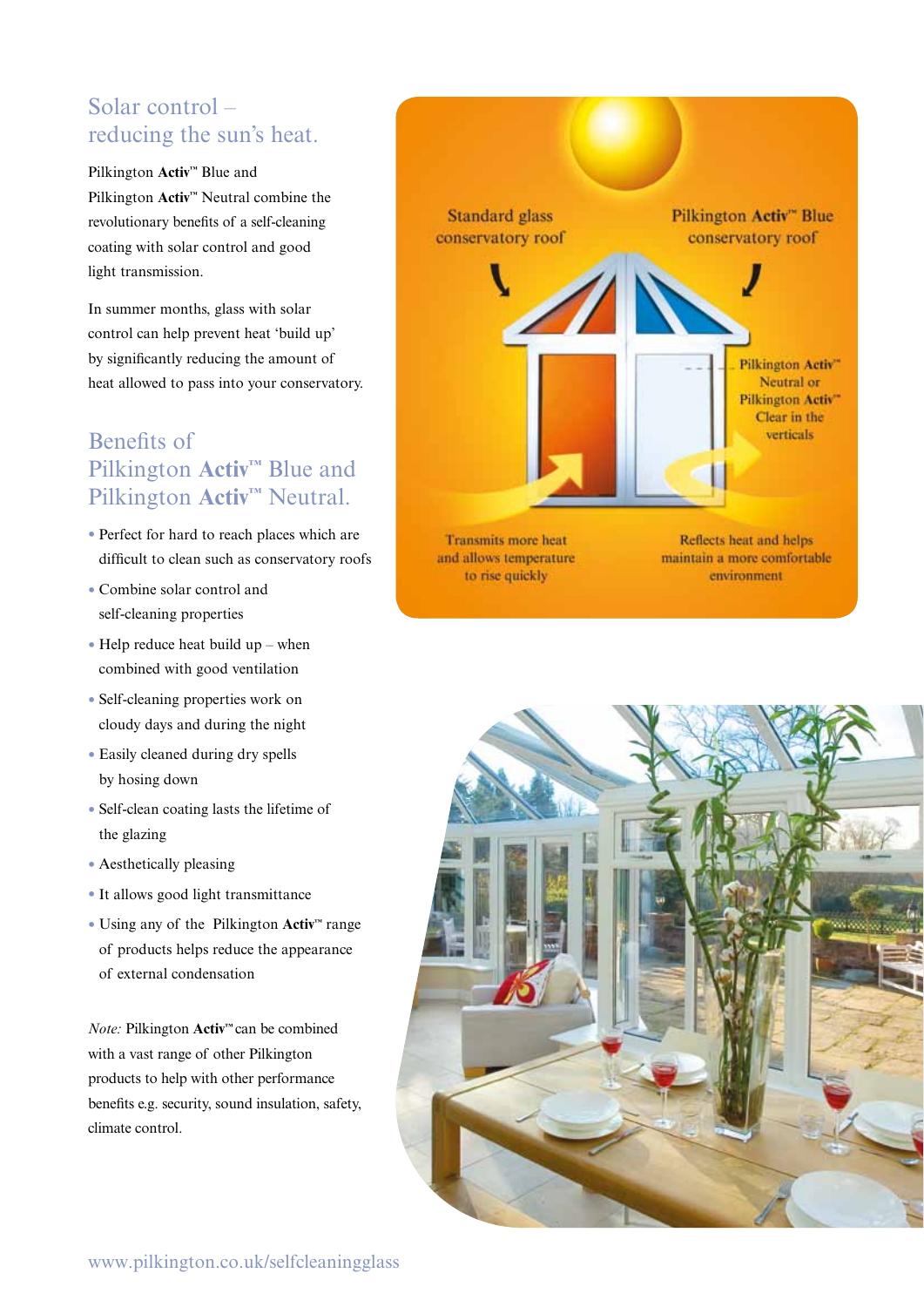#### Give your conservatory a new lease of life.



You may not realise it but simply replacing your plastic roof with a new glass roof, incorporating Pilkington **Activ™** self-cleaning glass, will have a tremendous effect on the way your conservatory looks, feels and sounds. It will transform your conservatory from a forgotten storage area into a wonderful and usable extension to your home, one that can be enjoyed all year round, come rain or shine.

When fitted with our revolutionary Pilkington **Activ™** glass and our low-emissivity (low-e) Pilkington **K Glass™**, your newly transformed conservatory will be warmer in the winter, cooler in the summer and a lot less noisy when it rains. Even conservatories with old glass roofs will benefit from better thermal insulation and solar control properties. And thanks to the clever self-cleaning capabilities of the glass, you can be sure your beautiful new conservatory roof stays that way.

#### Conservatory roofs: glass vs. plastic.

- Glass provides a better view than plastic (polycarbonate), which can also become dirty very quickly
- Due to its reduced maintenance requirements, self-cleaning glass is safer for hard to reach places such as conservatory roofs
- Increased energy efficiency for greater comfort and lower heating bills
- Less noise when it rains for a more relaxing and peaceful environment
- Revolutionary self-cleaning glass for a more practical and attractive finish
- Available with solar control for greater comfort during summer months





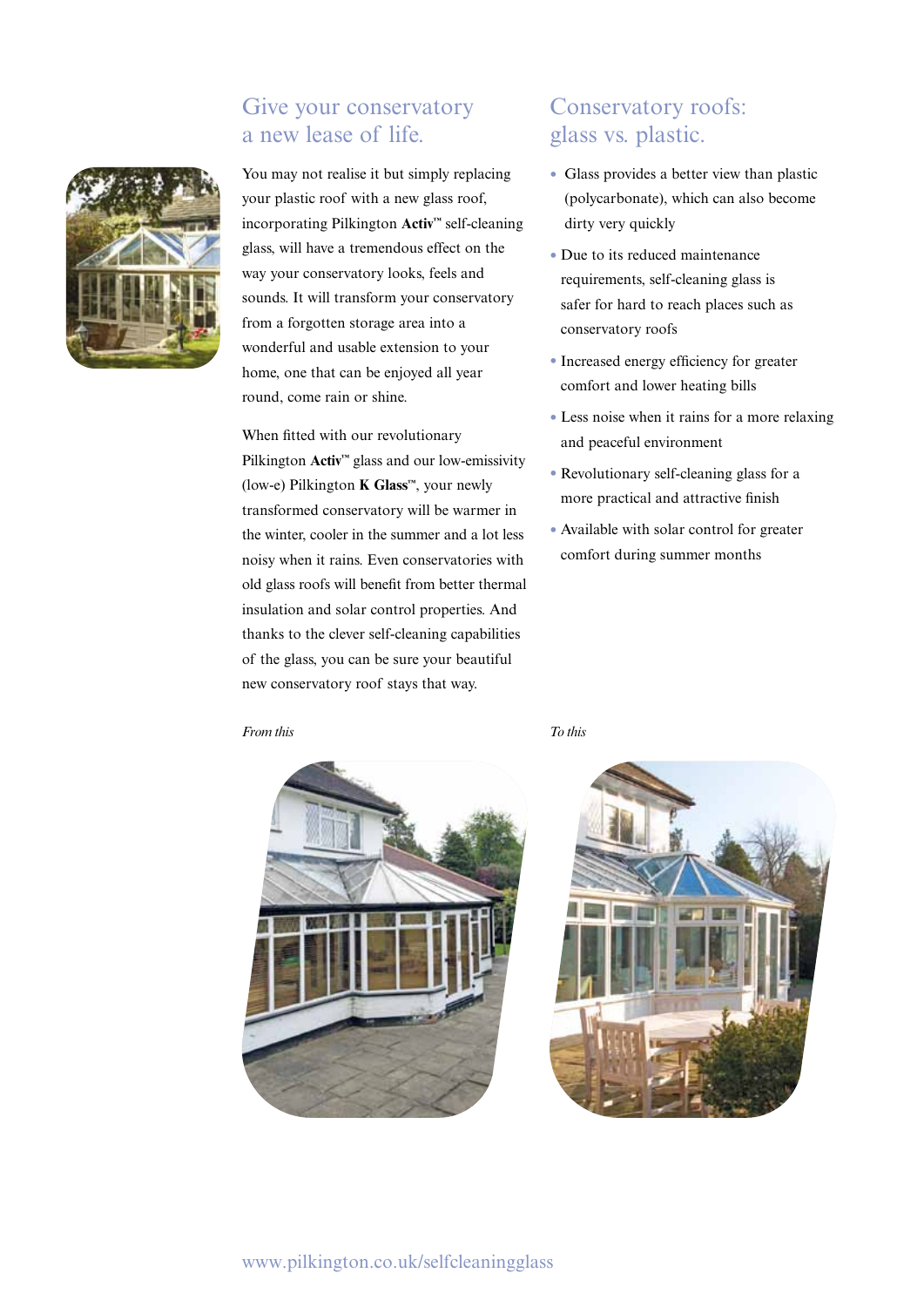#### Thermal insulation.

When it comes to conservatories, we think you should be able to enjoy yours comfortably, all year round. That's why we suggest choosing an insulating glass unit that combines Pilkington **Activ™** Blue or Pilkington **Activ™** Neutral with a low-e glass such as Pilkington **K Glass™**. That way, dual solar control and thermal insulation can help your conservatory maintain a comfortable temperature throughout the year.

#### Thermal insulation - keeping the heat in.

Pilkington **K Glass™**, which usually forms the inner pane of a double-glazing unit, has a special low-e coating to help reduce the amount of heat that escapes through your windows. This is particularly important for conservatories in winter, when it can be difficult to maintain a comfortable temperature. The special energy-saving coating on Pilkington **K Glass™** lets the sun's rays through, but reflects heat from fires and radiators back into your home, saving energy and reducing your heating bills.



meeting current European standards.

## Benefits of thermal insulation.

- Allows you to increase the glazed area of a building without increasing heat loss
- Allows you to stay comfortable whilst using less energy
- Reduces unsightly internal condensation
- Helps to save energy, reducing heat loss by up to 45%
- Helps to save money on fuel bills plus: lowers your home's CO<sub>2</sub> emissions

The table below gives a simple comparison between standard double glazing, polycarbonate, and high performance Pilkington **Activ™** conservatory options.

| Product                                                                                                             | Light<br>transmittance | <b>Total solar heat</b><br>transmittance (g value) | U-value<br>$(W/m^2K)$ | Self-cleaning and<br>solar control |
|---------------------------------------------------------------------------------------------------------------------|------------------------|----------------------------------------------------|-----------------------|------------------------------------|
| Uncoated double glazing 4 mm / 12 mm air / 4mm                                                                      | 0.82                   | 0.78                                               | 2.0                   | х                                  |
| 25 mm polycarbonate                                                                                                 | 0.68                   | 0.55                                               | 1.75                  | Х                                  |
| 4 mm Pilkington Activ <sup>™</sup> Blue outer pane                                                                  |                        |                                                    |                       |                                    |
| 4 mm Pilkington Activ <sup>**</sup> Blue / 16 mm argon <sup>*</sup> / 4 mm Pilkington <b>K</b> Glass <sup>**</sup>  | 0.49                   | 0.41                                               | 1.5                   |                                    |
| 4 mm Pilkington Activ <sup>™</sup> Blue / 16 mm argon* / 4 mm Pilkington <b>K Glass</b> <sup>™</sup> S              | 0.52                   | 0.40                                               | 1.2                   |                                    |
| 4 mm Pilkington Activ <sup>n</sup> Blue / 16 mm argon <sup>*</sup> / 4 mm Pilkington Optitherm <sup>n</sup> S3      | 0.52                   | 0.36                                               | 1.1                   |                                    |
| 4 mm Pilkington Activ <sup>™</sup> Neutral outer pane                                                               |                        |                                                    |                       |                                    |
| 4 mm Pilkington Activ <sup>n</sup> Neutral / 16 mm argon <sup>*</sup> / 4 mm Pilkington <b>K Glass</b> <sup>n</sup> | 0.42                   | 0.43                                               | 1.5                   |                                    |
| 4 mm Pilkington Activ <sup>**</sup> Neutral / 16 mm argon* / 4 mm Pilkington <b>K Glass</b> <sup>**</sup> S         | 0.44                   | 0.41                                               | 1.2                   |                                    |
| $4 \text{ mm}$ Pilkington Activ <sup>"</sup> Clear outer pane                                                       |                        |                                                    |                       |                                    |
| 4 mm Pilkington Activ <sup>™</sup> Clear / 16 mm argon* / 4 mm Pilkington <b>K Glass</b> <sup>™</sup>               | 0.71                   | 0.69                                               | 1.5                   | х                                  |
| 4 mm Pilkington Activ <sup>36</sup> Clear / 16 mm argon* / 4 mm Pilkington <b>K Glass</b> <sup>26</sup> S           | 0.74                   | 0.66                                               | 1.2                   | х                                  |

\*Based on 90% gas fill.